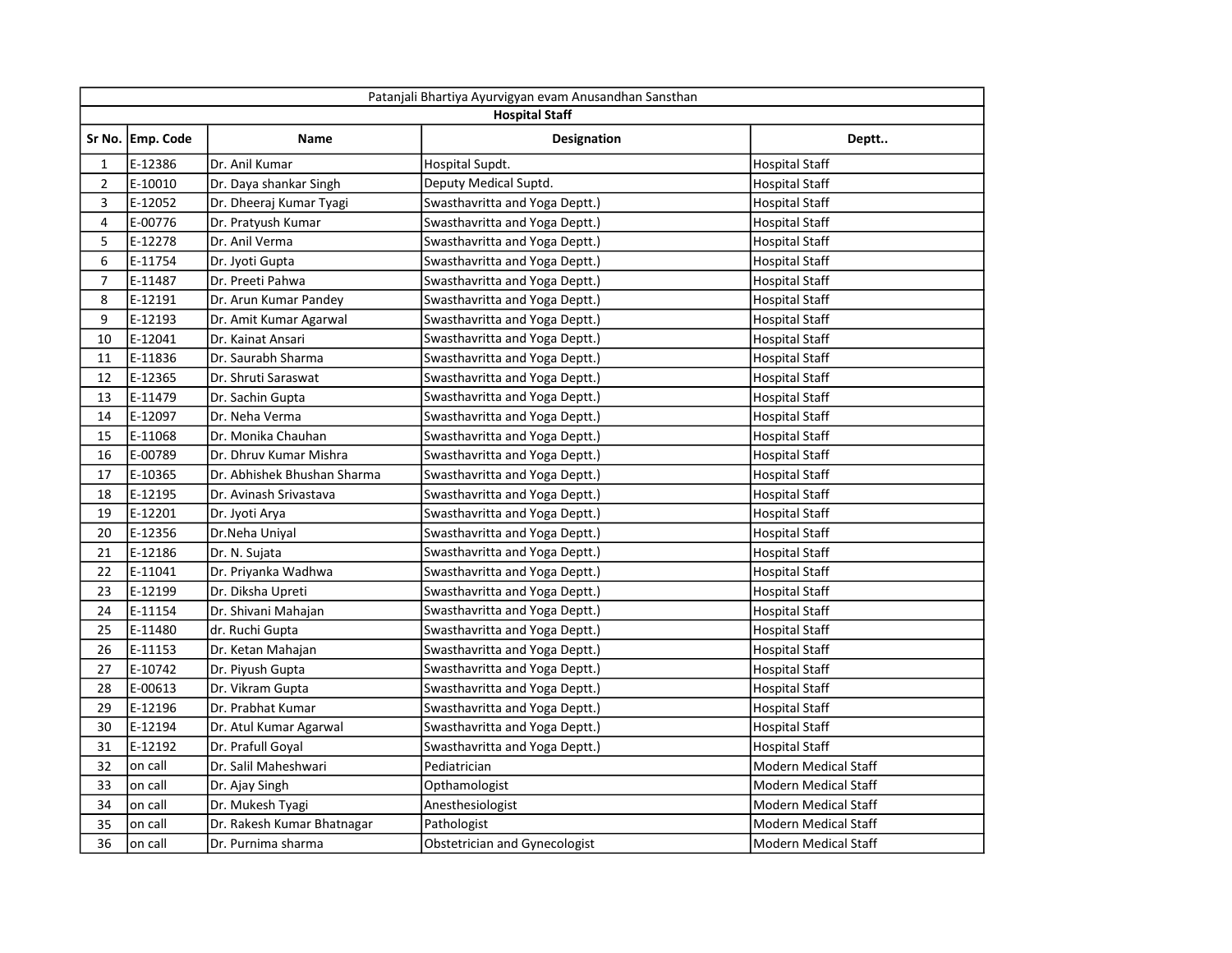| 37 | on call   | Dr. Hemlata Maheshwari   | Obstetrician and Gynecologist              | Modern Medical Staff           |
|----|-----------|--------------------------|--------------------------------------------|--------------------------------|
| 38 | on call   | Dr. Hemant Gupta         | <b>Surgical Specialist</b>                 | <b>Modern Medical Staff</b>    |
| 39 | on call   | Dr. Tribhuvan Sharma     | <b>Medical Specialist</b>                  | <b>Modern Medical Staff</b>    |
| 40 | E-12184   | Dr. Anirudha             | Resident Medical Officer or Surgical (RMO) | <b>Hospital Staff</b>          |
| 41 | E-12250   | Dr. Anurag               | Resident Medical Officer or Surgical (RMO) | <b>Hospital Staff</b>          |
| 42 | E-12397   | Dr. Satya Prakash Mishra | (Applicable for PG Clinical Deptt. Only)   | <b>Hospital Staff</b>          |
| 43 | E-00271   | Dr. Rakesh Kumar Mishra  | (Applicable for PG Clinical Deptt. Only)   | <b>Hospital Staff</b>          |
| 44 | E-12298   | Dr. Kamini Shah          | Resident Medical Officer or Surgical (RMO) | <b>Hospital Staff</b>          |
| 45 | E-00797   | Dr. Sangeeta Sharma      | (Applicable for PG Clinical Deptt. Only)   | <b>Hospital Staff</b>          |
| 46 | E-11569   | Dr. Sarita Pathania      | <b>Emergancy Medical Officer (EMO)</b>     | <b>Hospital Staff</b>          |
| 47 | E-11160   | Dr. Om Saran             | <b>Emergancy Medical Officer (EMO)</b>     | <b>Hospital Staff</b>          |
| 48 | E-11159   | Dr. Anuj Puri            | <b>Emergancy Medical Officer (EMO)</b>     | Hospital Staff                 |
| 49 | E12476    | Dr. Dilip Patel          | Resident Medical Officer or Surgical (RMO) | <b>Hospital Staff</b>          |
| 50 | E12482    | Dr. Mamta Patel          | Resident Medical Officer or Surgical (RMO) | <b>Hospital Staff</b>          |
| 51 | E12479    | Dr. Anil Bajpei          | Resident Medical Officer or Surgical (RMO) | <b>Hospital Staff</b>          |
| 52 | E-1908001 | Dr. Purva Soni           | <b>RMO</b>                                 | <b>Hospital Staff</b>          |
| 53 | E-11068   | Dr. Monika Chauhan       | Prasooti Evam Stri Roga Specialists        | Labour Room                    |
| 54 | E-12097   | Dr. Neha Verma           | Prasooti Evam Stri Roga Specialists        | Labour Room                    |
| 55 | E-12041   | Dr. Kainat Ansari        | Shalya Ksharsutra Therapy Specialists      | and Ksharsutra Therapy Section |
| 56 | E-11836   | Dr. Saurabh Sharma       | Shalya Ksharsutra Therapy Specialists      | and Ksharsutra Therapy Section |
| 57 | E-11479   | Dr. Sachin Gupta         | Shalya Ksharsutra Therapy Specialists      | and Ksharsutra Therapy Section |
| 58 | E-12365   | Dr. Shruti Saraswat      | Shalya Ksharsutra Therapy Specialists      | and Ksharsutra Therapy Section |
| 59 | E-00632   | Guljar Sabri             | <b>Opeation Theatre Attendant</b>          | <b>Hospital Staff</b>          |
| 60 | E-00487   | Kailash Chand Jat        | <b>Opeation Theatre Attendant</b>          | Hospital Staff                 |
| 61 | E-10710   | Neha Yadav               | Dark Room Attendant                        | <b>Hospital Staff</b>          |
| 62 | E-11086   | Dhyan Singh              | Dresser                                    | <b>Hospital Staff</b>          |
| 63 | E-00702   | Rajesh Nautiyal          | Dresser                                    | <b>Hospital Staff</b>          |
| 64 | E-11694   | ANUJ KUMAR               | Pharmacists                                | <b>Hospital Staff</b>          |
| 65 | E-10147   | Vipin Bhatt              | Pharmacists                                | <b>Hospital Staff</b>          |
| 66 | E-11544   | Vinay Shah               | Pharmacists                                | <b>Hospital Staff</b>          |
| 67 | E-00869   | Amar Bahadur             | Pharmacists                                | <b>Hospital Staff</b>          |
| 68 | E-00484   | Noopur Sharma            | Matorn or Nursing Suptd.                   | <b>Hospital Staff</b>          |
| 69 | E-00847   | Sandeep Kumar Sharma     | Assistant Mattron                          | <b>Hospital Staff</b>          |
| 70 | E-00979   | Pinki                    | <b>Assistant Mattron</b>                   | <b>Hospital Staff</b>          |
| 71 | E-11895   | shubham Kumar            | Ward boy or Ayah                           | <b>Hospital Staff</b>          |
| 72 | E-11168   | Sharda                   | Ward boy or Ayah                           | <b>Hospital Staff</b>          |
| 73 | E-10655   | Rajni                    | Ward boy or Ayah                           | <b>Hospital Staff</b>          |
| 74 | E-10886   | Rajkali                  | Ward boy or Ayah                           | <b>Hospital Staff</b>          |
| 75 | E-10667   | Nakul Kumar              | Ward boy or Ayah                           | <b>Hospital Staff</b>          |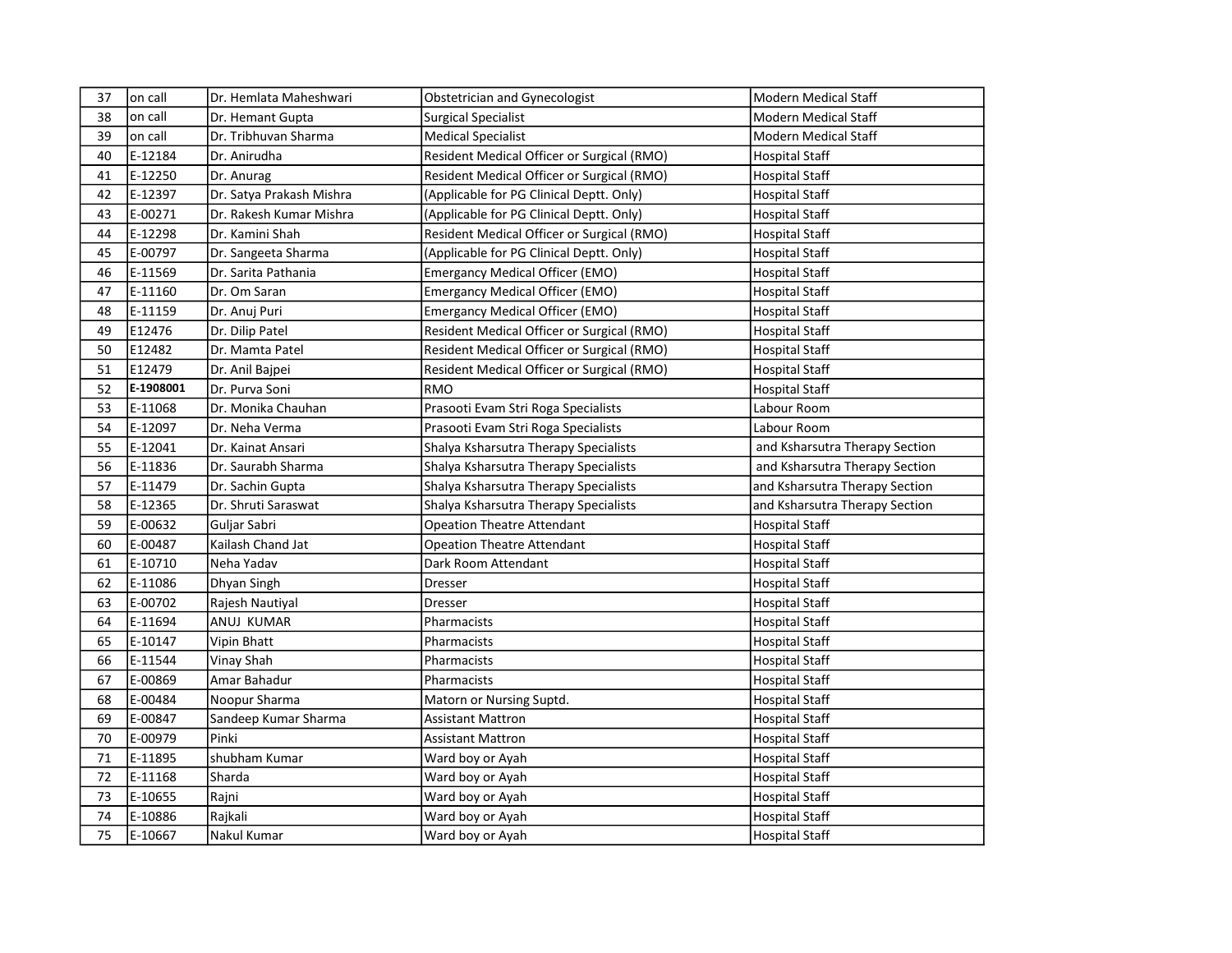| 76  | E-10571 | Ravi kant Kumar     | Ward boy or Ayah                           | <b>Hospital Staff</b>          |
|-----|---------|---------------------|--------------------------------------------|--------------------------------|
| 77  | E-10108 | Jairam              | Ward boy or Ayah                           | <b>Hospital Staff</b>          |
| 78  | E-10531 | Pramod Kumar        | Ward boy or Ayah                           | <b>Hospital Staff</b>          |
| 79  | E-10937 | Sangeeta Devi Saini | Ward boy or Ayah                           | <b>Hospital Staff</b>          |
| 80  | E-10538 | JAIVEER SINGH       | Ward boy or Ayah                           | <b>Hospital Staff</b>          |
| 81  | E-10338 | Ravi Dubesh         | Staff Nurses for in Patient Deptt.         | <b>Hospital Staff</b>          |
| 82  | E-10479 | TARA CHAND BAIRWA   | Staff Nurses for in Patient Deptt.         | <b>Hospital Staff</b>          |
| 83  | E-10201 | Khaim Chand         | Staff Nurses for in Patient Deptt.         | <b>Hospital Staff</b>          |
| 84  | E-10197 | Hari Prakash        | Staff Nurses for in Patient Deptt.         | <b>Hospital Staff</b>          |
| 85  | E-10200 | Yadveer Singh       | Staff Nurses for in Patient Deptt.         | <b>Hospital Staff</b>          |
| 86  | E-11897 | Sonali              | Staff Nurses for in Patient Deptt.         | <b>Hospital Staff</b>          |
| 87  | E-12412 | Pratibha Nautiyal   | Staff Nurses for in Patient Deptt.         | <b>Hospital Staff</b>          |
| 88  | E-12413 | Sakshi Juyal        | <b>Staff Nurses for in Patient Deptt.</b>  | <b>Hospital Staff</b>          |
| 89  | E-12410 | Sandeep Kumar Yadav | Staff Nurses for in Patient Deptt.         | <b>Hospital Staff</b>          |
| 90  | E-10203 | Kamlesh             | Staff Nurses for in Patient Deptt.         | <b>Hospital Staff</b>          |
| 91  | E-10336 | <b>Bhavna Singh</b> | Staff Nurses for in Patient Deptt.         | <b>Hospital Staff</b>          |
| 92  | E-10158 | Nirmala             | Staff Nurses for in Patient Deptt.         | <b>Hospital Staff</b>          |
| 93  | E-11045 | Priti Devi          | Staff Nurses for in Patient Deptt.         | <b>Hospital Staff</b>          |
| 94  | E-11043 | ANJALI SEMWAL       | Staff Nurses for in Patient Deptt.         | <b>Hospital Staff</b>          |
| 95  | E-10144 | Devendra Kumar      | Staff Nurses for in Patient Deptt.         | <b>Hospital Staff</b>          |
| 96  | E-12409 | Chandni Saini       | Staff Nurses for in Patient Deptt.         | <b>Hospital Staff</b>          |
| 97  | E-12411 | Swarna              | Staff Nurses for in Patient Deptt.         | <b>Hospital Staff</b>          |
| 98  | E-00846 | Indra Kumar Sharma  | Staff Nurses for in Patient Deptt.         | <b>Hospital Staff</b>          |
| 99  | E-00535 | Sandeep Mittal      | Record maintenance etc.)                   | <b>Hospital Staff</b>          |
| 100 | E-00669 | Gangaram            | Record maintenance etc.)                   | <b>Hospital Staff</b>          |
| 101 | E-00664 | Anurag kumar        | Record maintenance etc.)                   | <b>Hospital Staff</b>          |
| 102 | E-10425 | Rajneesh Kumar      | Record maintenance etc.)                   | <b>Hospital Staff</b>          |
| 103 | E-10941 | Vikas Pal           | Store Keeper                               | <b>Hospital Staff</b>          |
| 104 | E-11049 | Sanju TOPWAL        | Midwife                                    | Labour Room                    |
| 105 | E-00487 | Kailash Chand Jat   | <b>Opreation Theatre Attendant</b>         | and Ksharsutra Therapy Section |
| 106 | E-00632 | Guljar Sabri        | <b>Opeation Theatre Attendant</b>          | and Ksharsutra Therapy Section |
| 107 | E-12377 | Monika Kothari      | <b>Nurses</b>                              | and Ksharsutra Therapy Section |
| 108 | E-00428 | SACHIN KUMAR TYAGI  | (From Swasthavritta deptt.)                | Section for OPD and IPD        |
| 109 | E-00613 | Dr. Vikram Gupta    | Panchkarma Specialists (Panchkarma Deptt.) | Section for OPD and IPD        |
| 110 | E-11480 | Dr. Ruchi Gupta     | Panchkarma Specialists (Panchkarma Deptt.) | Section for OPD and IPD        |
| 111 | E-10742 | Dr. Piyush Gupta    | Panchkarma Specialists (Panchkarma Deptt.) | Section for OPD and IPD        |
| 112 | E-11153 | Dr. Ketan Mahajan   | Panchkarma Specialists (Panchkarma Deptt.) | Section for OPD and IPD        |
| 113 | E-11154 | Dr. Shivani Mahajan | Panchkarma Specialists (Panchkarma Deptt.) | Section for OPD and IPD        |
| 114 | E-12196 | Dr. Prabhat KUmar   | Panchkarma Specialists (Panchkarma Deptt.) | Section for OPD and IPD        |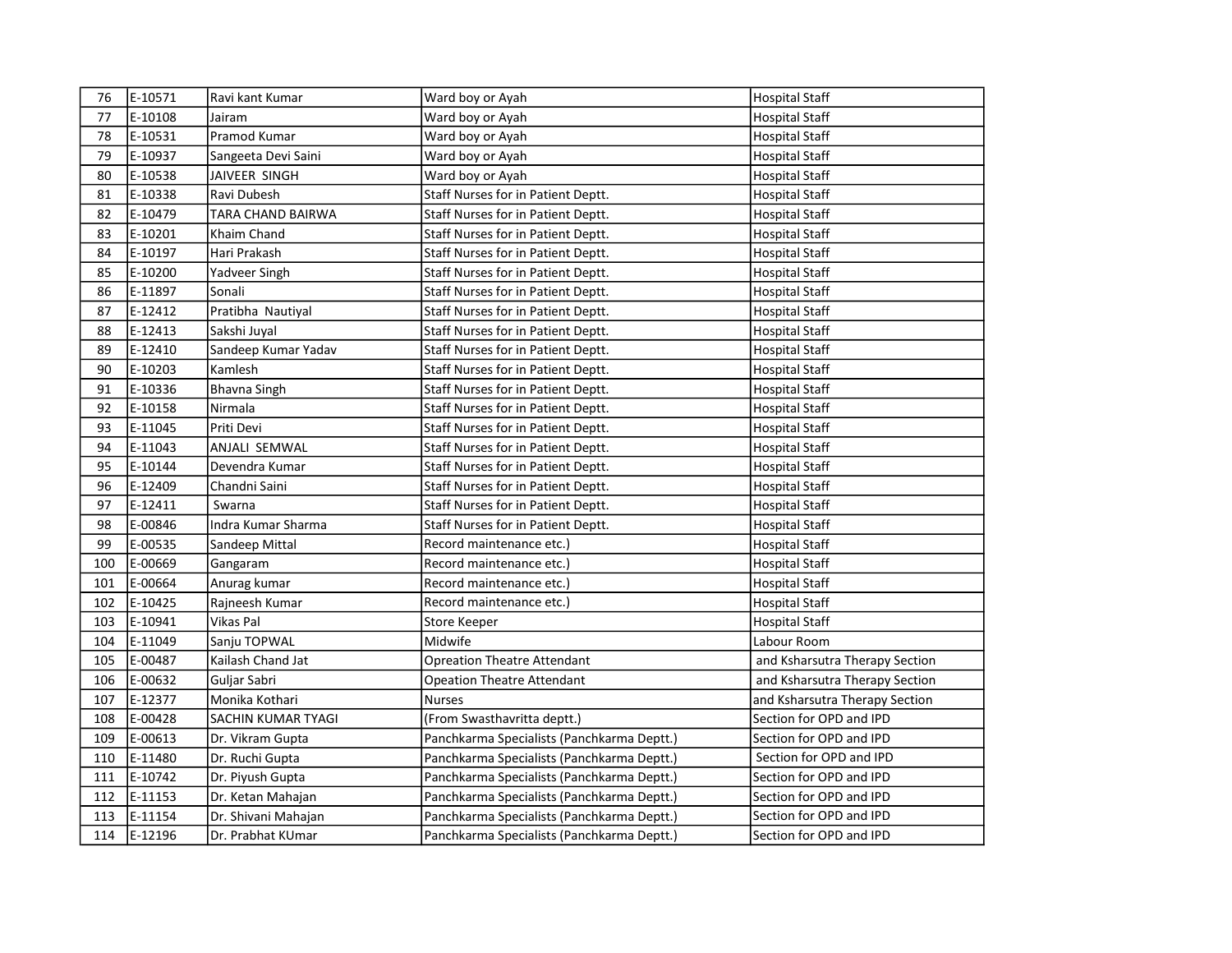| 115 | E-12194 | Dr. Atul Kumar Agrawal | Panchkarma Specialists (Panchkarma Deptt.) | Section for OPD and IPD           |
|-----|---------|------------------------|--------------------------------------------|-----------------------------------|
| 116 | E-12192 | Dr. Praphull Goyal     | Panchkarma Specialists (Panchkarma Deptt.) | Section for OPD and IPD           |
| 117 | E-12062 | Jagdeesh Chandra       | Panchkarma Assistant                       | Section for OPD and IPD           |
| 118 | E-10996 | Praveen Kumar          | Panchkarma Assistant                       | Section for OPD and IPD           |
| 119 | E-11542 | Subhash Chandra        | Panchkarma Assistant                       | Section for OPD and IPD           |
| 120 | E-00302 | Usha Kumari            | Panchkarma Assistant                       | Section for OPD and IPD           |
| 121 | E-10938 | Pavitra Sharma         | Panchkarma Nurse                           | Section for OPD and IPD           |
| 122 | E-10143 | Vishal Saini           | Panchkarma Nurse                           | Section for OPD and IPD           |
| 123 | E-10306 | Shreeraj KS            | Panchkarma Nurse                           | Section for OPD and IPD           |
|     | E-12066 | Dr. Sakshi Gupta       | House Officer or Clinical Resgistrar       | staff for Panchkarma Tharapy      |
| 124 |         |                        | or Senior Resident (Ayurvedic)             | Section for OPD and IPD           |
|     | E-00738 |                        | Pharmacy Manager or Suptt.                 |                                   |
| 125 |         | Dr. Munna Kumar yadav  | (Teacher of Ras-Shastra)                   | Teaching Pharmacy and             |
| 126 | E-12251 | Dr. Sandeep Sinha      | Pharmacologist                             | <b>Quality Testing Laboratory</b> |
| 127 | E-12387 | Dr. Rishab Dev         | Biochemist                                 | Quality Testing Laboratory        |
| 128 | E-12289 | Dr. Priyanka Sharma    | Pharmacognosist (Part time)                | <b>Quality Testing Laboratory</b> |
| 129 | E12006  | Dr. Sudeep Verma       | Analytical Chemist (Part Time)             | <b>Quality Testing Laboratory</b> |
| 130 | E-10883 | Chandra Pal            | Workers                                    | Quality Testing Laboratory        |
| 131 | E-10926 | Sahav Singh            | Workers                                    | Quality Testing Laboratory        |
| 132 | E-12039 | Sumit Kumar            | Peon or Attendant                          | <b>Quality Testing Laboratory</b> |
| 133 | E-12249 | Dr. Swati Haldhar      | Microbiologist                             | Clinical Laboratory               |
| 134 | E-00861 | SANJAY KUMAR           | Peon or Attendant                          | Clinical Laboratory               |
| 135 | E-00364 | Manish Lakhera         | Lab. Technicians                           | Clinical Laboratory               |
| 136 | E-00368 | Manoj Kumar Singh      | Lab. Technicians                           | Clinical Laboratory               |
| 137 | E-10829 | Shivani Pokhral        | Physiotherepist                            | Modern Medical Staff              |
| 138 | E-11474 | Neha Ashish Sharma     | Physiotherepist                            | <b>Modern Medical Staff</b>       |
| 139 | E-00587 | Dheerendra Singh       | X-ray Technician or Rediographer           | <b>Modern Medical Staff</b>       |
| 140 | E-00630 | Dr. Gurpret Oberoi     | Denstit                                    | Modern Medical Staff              |
| 141 | E-00214 | Dr. Kuldeep Singh      | Denstit                                    | <b>Modern Medical Staff</b>       |
| 142 | E-11961 | Dr. Shobhit Chandra    | Rediologist                                | Modern Medical Staff              |
| 143 | E-12088 | Jaya Saxena            | others                                     | Others                            |
| 144 | E-12060 | Seema Sharma           | others                                     | Others                            |
| 145 | E-10234 | Lakshmi                | others                                     | Others                            |
| 146 | E-11005 | Pushpa Chouhan         | others                                     | Others                            |
| 147 | E-12059 | Renu Joshi             | Masseur                                    | Others                            |
| 148 | E-10552 | om Prakash             | Masseur                                    | Others                            |
| 149 | E-10282 | Rakesh Kumar           | Electrician                                | Others                            |
| 150 | E-10136 | Sunil Kumar            | Driver                                     | Others                            |
| 151 | E-10284 | Naresh Kumar           | Driver                                     | Others                            |